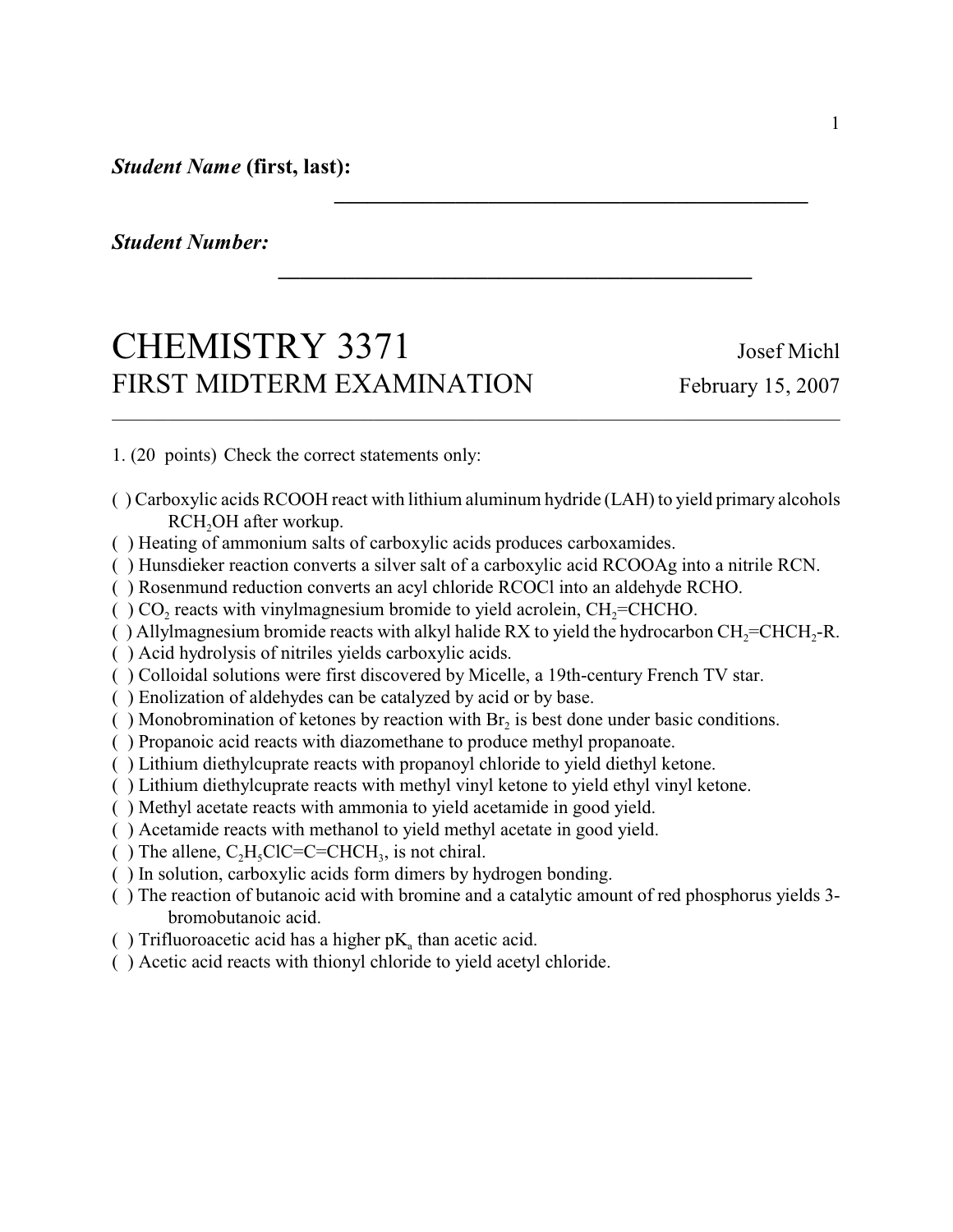2. (20 pts) Write a plausible mechanism for the acid-catalyzed esterification of acetic acid with ethanol (include all steps and intermediates and use curved arrows to indicate electron movement in each step).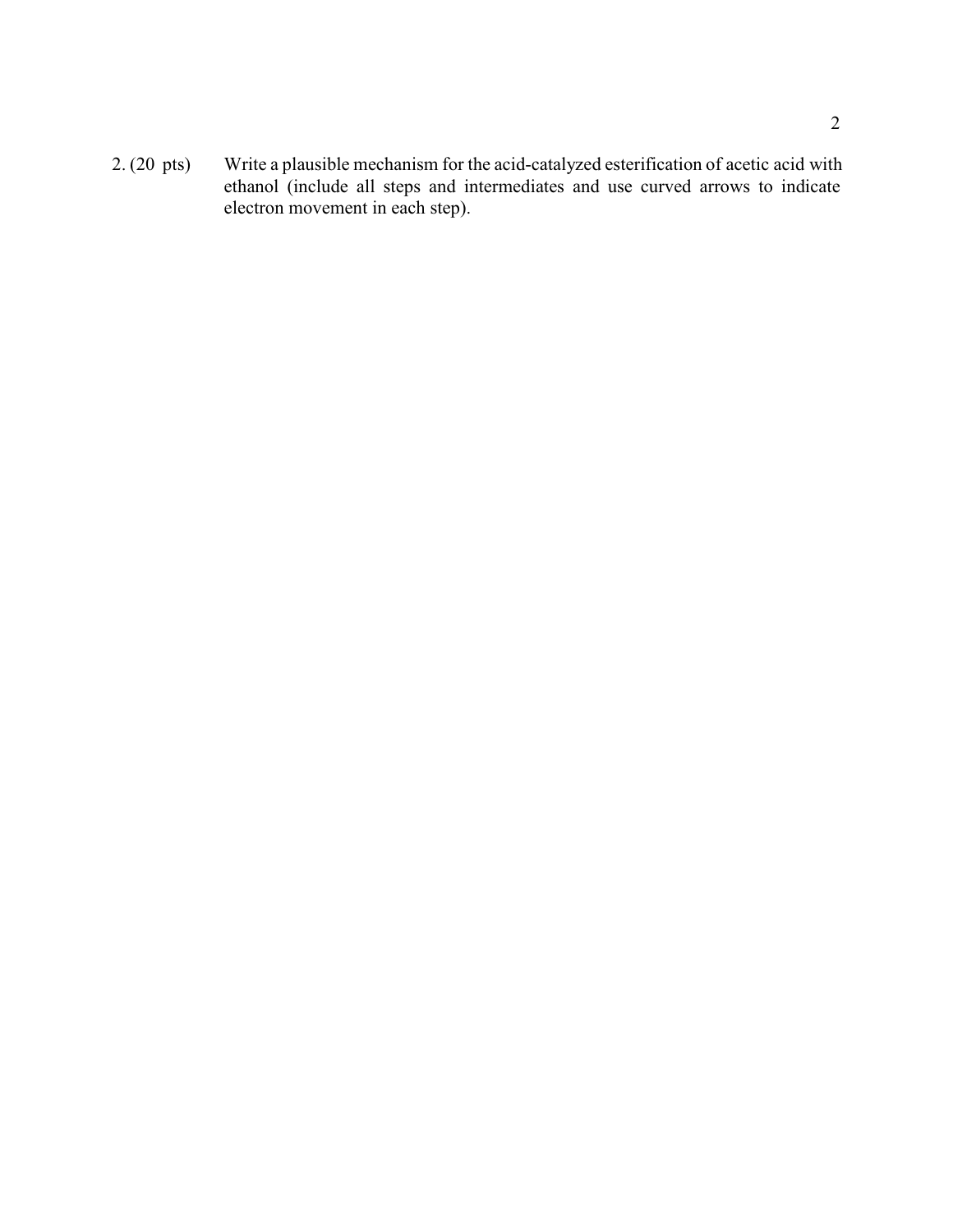3. (20 pts) Propose a reaction sequence for the synthesis of 2-ethylhexyl bromide from compounds whose molecule contains no more than five carbons, and inorganic reagents. Show all steps and all reagents (no mechanisms, no curved arrows, no solvents).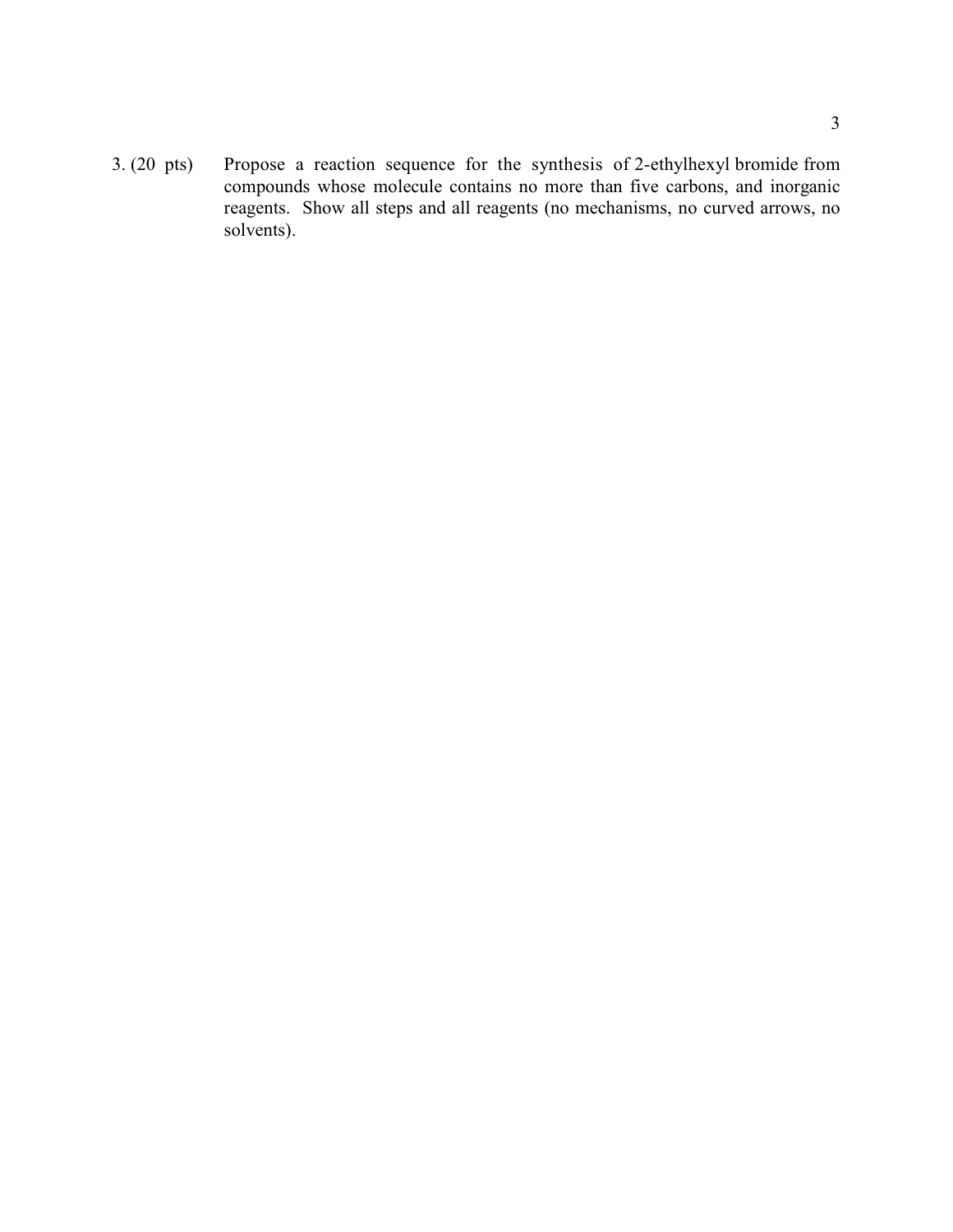4. (20 pts) Write a plausible mechanism for the Claisen condensation of ethyl acetate in the presence of one full equivalent of sodium ethoxide in ethanol (include all steps and intermediates and use curved arrows to indicate electron movement in each step).